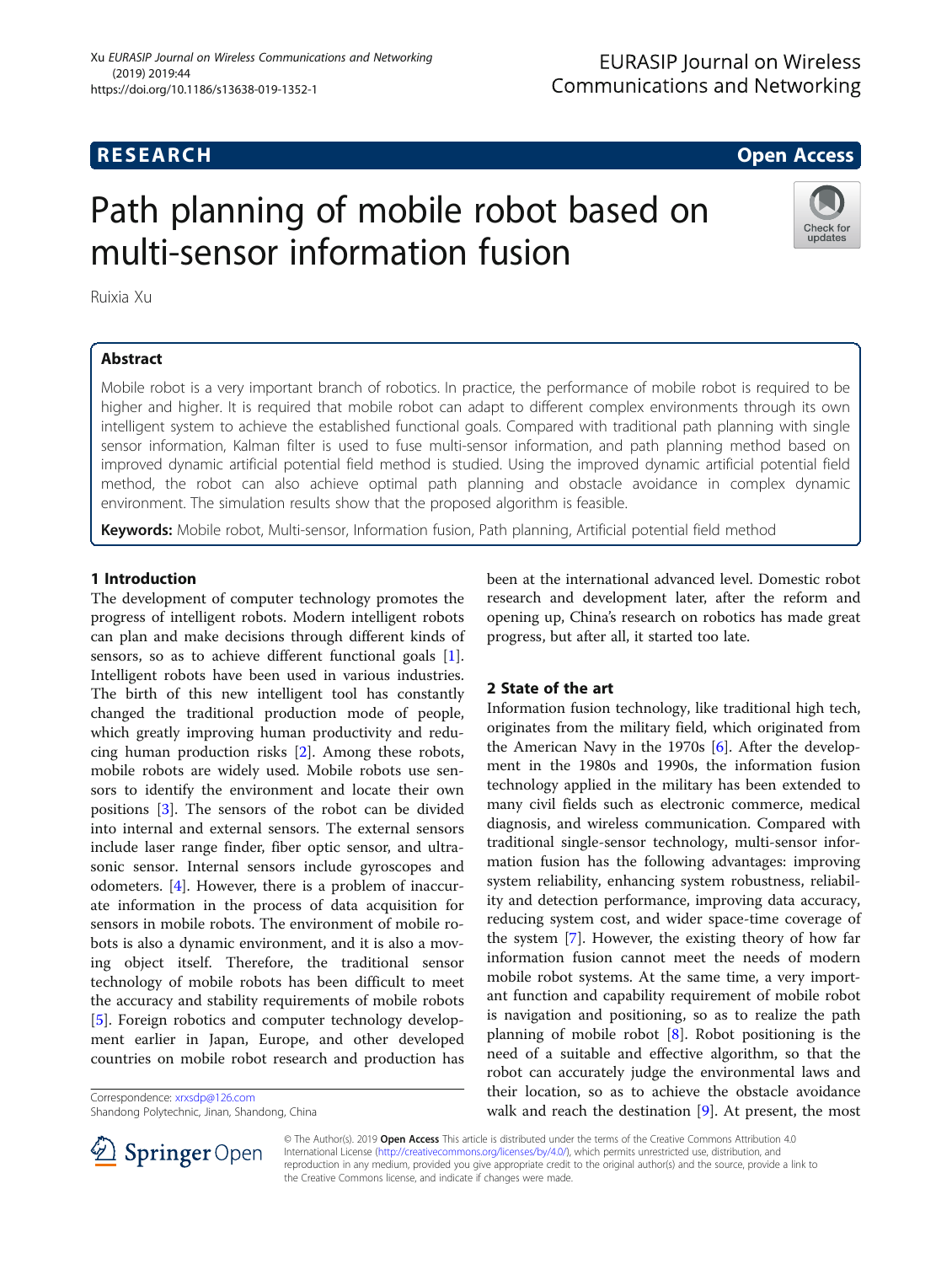widely used localization algorithms are internal sensor localization, vision sensor localization, active-sensor localization, laser-scanning localization, and GPS localization. The path planning of mobile robot mainly solves four problems: coordination strategy, environment expression, path execution, and planning method [[10\]](#page-7-0). There are many ways and classifications of path planning, which can be divided into centralized and decentralized planning according to the planners, online and offline planning according to the planning time, and local and global path planning according to the known environment. In order to meet the increasing demands of mobile robots in China, it is very important to study the path planning of multi-sensor information fusion technology [\[11](#page-7-0)].

#### 3 Methodology

#### 3.1 Multi-sensor information fusion technology

The path planning of mobile robot is to locate the robot accurately. Generally speaking, the environment of the robot is regarded as a two-dimensional plane, and the sensor used by the robot determines its location mode [[12\]](#page-7-0). The robot's positioning mode is determined by the sensors it uses, such as odometer, gyroscope, and laser radar. The cumulative error of odometer positioning sensor is larger, which will be affected by body skidding, wheel deformation, load changes, and other errors, and this error will increase with the increase of moving distance. The Kalman filter is used to fuse sensor information to reduce error [\[13](#page-7-0)]. The tracked mobile robot is selected for research, and its posture diagram is shown in Fig. 1. It adopts the Cartesian coordinate system of XOY. The robot body local coordinate system is  $xcy$ , the robot front is the  $\gamma$  axis, the  $x$ ,  $\gamma$  axis between the angle is  $\theta$ , thus it can get the robot pose vector:

$$
p = (x, y, \theta)^T \tag{1}
$$

The robot's vehicle body and track width are L, b, the robot revolver and the right wheel are  $v_L$ ,  $v_R$  respectively, thus the kinematics model formula of robots can be obtained:

$$
\dot{p} = \begin{pmatrix} \dot{x} \\ \dot{y} \\ \dot{\theta} \end{pmatrix} = \begin{pmatrix} \frac{1}{2} \cos \theta & \frac{1}{2} \cos \theta \\ \frac{1}{2} \sin \theta & \frac{1}{2} \sin \theta \\ -\frac{1}{L+2b} & \frac{1}{L+2b} \end{pmatrix} \begin{pmatrix} v_L \\ v_R \end{pmatrix}
$$
(2)

The linear speed and angular velocity of the robot are  $\nu$ ,  $\nu$  respectively, and their relationship with the speed of the robot wheels is:



$$
\begin{pmatrix} \nu \\ w \end{pmatrix} = \begin{pmatrix} \frac{1}{2} & \frac{1}{2} \\ -\frac{1}{L+2b} & \frac{1}{L+2b} \end{pmatrix} \begin{pmatrix} \nu_L \\ \nu_R \end{pmatrix} \tag{3}
$$

The combined formula (2) can be used:

$$
\dot{p} = \begin{pmatrix} \dot{x} \\ \dot{y} \\ \dot{\theta} \end{pmatrix} = \begin{pmatrix} \cos \theta & 0 \\ \sin \theta & 0 \\ 0 & 1 \end{pmatrix} \begin{pmatrix} v \\ w \end{pmatrix}
$$
(4)

The turning radius of the robot is  $R$ :

$$
R = \frac{v}{w} = \frac{L + 2b}{2} \cdot \frac{v_L + v_R}{-v_L + v_R}
$$
(5)

It can be seen from the formula that the motion state of the robot is different when the speed of the left wheel and the right wheel is different. (1) If  $v_L = -v_R$ ,  $R = 0$ , the robot is moving around itself. (2) If  $v_L = v_R$ ,  $R \rightarrow \infty$ , it shows that the robot is moving in a straight line. (3) If  $v_L \neq v_R$ , it indicates that the robot is circumferential motion with radius R.

According to the existing research, the combination of predictive positioning and Kalman filter differential acoustic positioning can effectively reduce the cumulative error of sensor components and, thus, improve the positioning performance of the robot. According to the fusion algorithm of Kalman filter, the position of  $K$  time is expressed as:

$$
p(k) = [x(k)y(k)\theta(k)]^T
$$
 (6)

Formula (6) shows that the optimal position of the robot is estimated to be  $\hat{p}(k|k)$ , and the robot is driven to the position of  $p(k + 1)$  by controlling the input  $u(k)$ . Then, at  $(k + 1)$ , there is: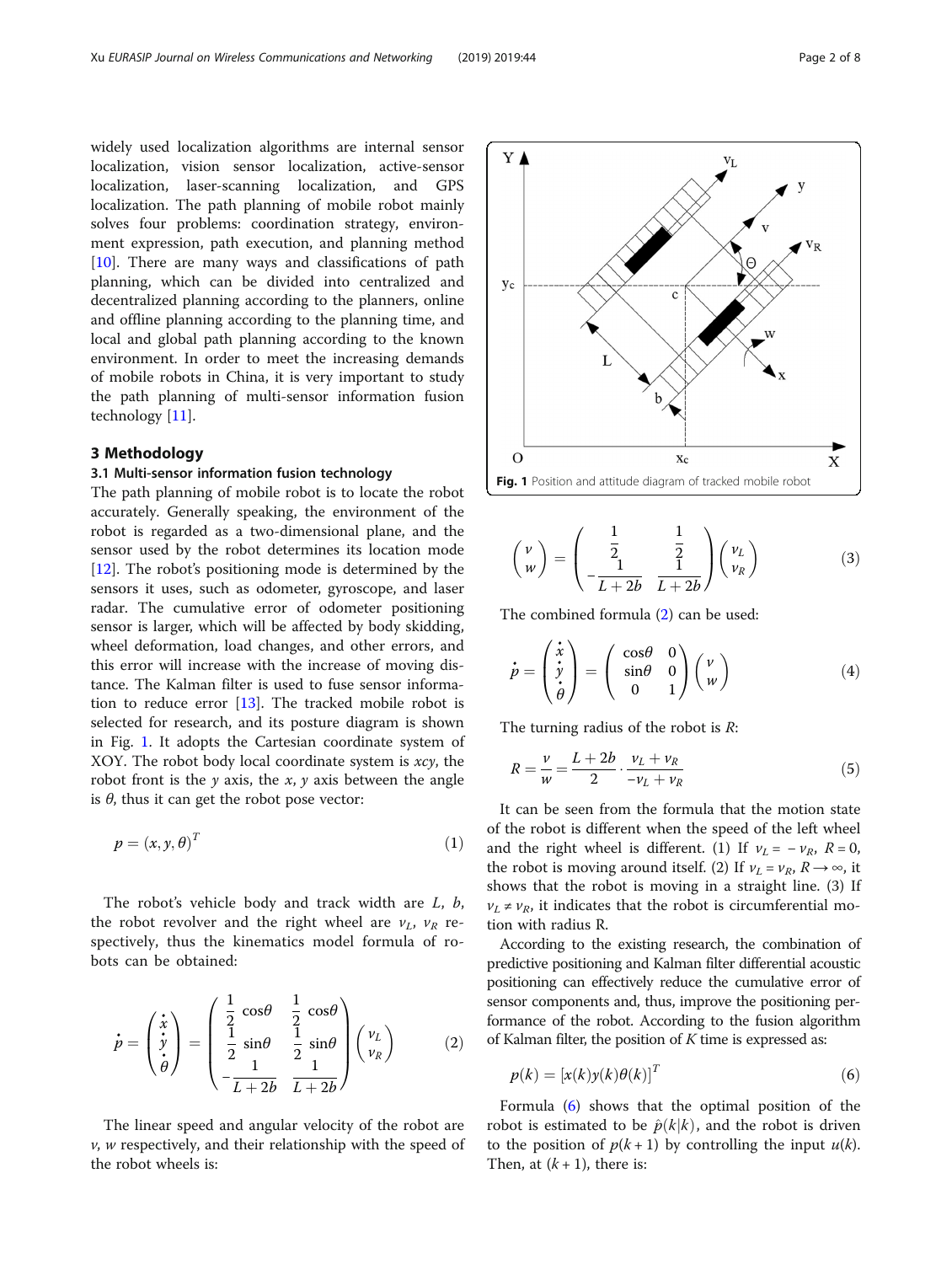$$
\hat{p}(k+1|k) = \hat{p}(k|k) + u(k)
$$
\n
$$
= \hat{p}(k|k)
$$
\n
$$
+ \begin{bmatrix}\n\frac{\Delta S_r + \Delta S_l}{2} \cos\left(\theta + \frac{\Delta S_r - \Delta S_l}{2b}\right) \\
\frac{\Delta S_r + \Delta S_l}{2} \sin\left(\theta + \frac{\Delta S_r - \Delta S_l}{2b}\right) \\
\frac{\Delta S_r - \Delta S_l}{b}\n\end{bmatrix}
$$
\n(7)

The updated covariance matrix is further obtained, specifically:

$$
\Sigma_p(k+1|k) = \nabla_p f \cdot \Sigma_p(k|k) \cdot \nabla_p f^T + \nabla_p f \cdot \Sigma_u(k|k) \cdot \nabla_u f^T
$$
\n(8)

In formula (8),

$$
\Sigma_{u} = \text{cov}(\Delta S_{r}, \Delta S_{l}) = \begin{bmatrix} k_{r}|\Delta S_{r}| & 0\\ 0 & k_{l}|\Delta S_{l}| \end{bmatrix}
$$
(9)

From the predicted robot position and the corresponding measurement equation, the measurement and prediction can be calculated.

$$
\hat{z}_i(k+1) = h_i(z_{t,i}, \hat{p}(k+1|k))
$$
\n(10)

According to the observation and position prediction of the mobile robot at  $k+1$  time, the best position estimation  $\hat{p}(k + 1|k + 1)$  of the robot can be calculated by using the updated weight coefficient  $S(k)$ .

$$
K(k+1) = P(k+1|k)H(k+1)TS(k+1)-1
$$
 (11)

The state update equation is:

$$
\hat{x}(k+1|k+1) = \hat{x}(k+1|k) + K(k+1)\gamma(k+1)
$$
\n(12)

The covariance update equation is:

$$
P(k+1|k+1) = P(k+1|k) - K(k+1)S(k+1)^{-1}
$$
\n(13)

The setting of the data model is done by inputting variables and measuring variables, which is generally Gaussian white noise. If the input and measurement covariance information are known, then the state of the robot system at different sampling times can be calculated through these information data, and finally the positioning results can be calculated. The frame diagram of location method based on Kalman filter and information technology is shown in Fig. [2](#page-3-0).

#### 4 Research on path planning algorithm

Robot path planning is the key technology of mobile robot, it is able to ensure that the robot and the surrounding environment and obstacles do not collide, a good path planning can also be achieved according to established indicators to achieve optimal path. Commonly used path planning methods are A \* algorithm, C-space method, artificial potential field method and so on. Considering the fact that the environment in which the robot is located is not a static environment, but a dynamic environment, the improved dynamic artificial potential field method is selected to construct the potential field function of the mobile robot.

The artificial potential field method is proposed by Dr. Khatib in 1985. It is originally proposed to enable the manipulator to have obstacle avoidance function. Artificial potential field method (APF) is widely used in robot path planning because of its advantages such as less computation, simple structure, and easy control at the bottom. Artificial potential field method is to introduce the concept of physical field into the expression of planning environment. Its essential idea is to describe the spatial structure through the numerical function of artificial potential field, and the force traction robot in the potential field achieves the goal. Using the potential field method to study the path planning of mobile robot is to regard the robot as a point under the influence of the field potential. The robot moves along the field like a ball rolling down a mountain. In the presence of potential, obstacles represent repulsion, and the smallest value in space is gravity. In the configuration space, the robot is regarded as a point. Under the traction of the artificial field potential, the robot can avoid obstacles in the path and move smoothly to the target point.

Artificial potential field method is not only a path planning, but also a field generated by the control vector of the robot. If the robot uses the sensor installed in its own sensor, it can locate in the potential field and judge the robot's motion attitude at the next moment. In conclusion, the essential idea of the potential field method is to be attracted by the target and rejected by the detected obstacles at the same time. In the course of traveling, when obstacles appear in the path detected by the robot, the original potential field will be updated, and the corresponding potential field force will change, thus changing its path. Robot repulsion potential field is to produce a force far away from the detected obstacles, the repulsion force will be stronger with the robot and obstacles closer, and when the robot and obstacles are far away, the influence will become smaller and smaller.

However, the artificial potential field method has some relative disadvantages: It is difficult to find the path when the obstacles are close to each other, the field potential balance will fall into a local minimum and swing in a narrow channel. Potential field method has been perfected continuously, and the most popular one is to solve the problem of minimum in potential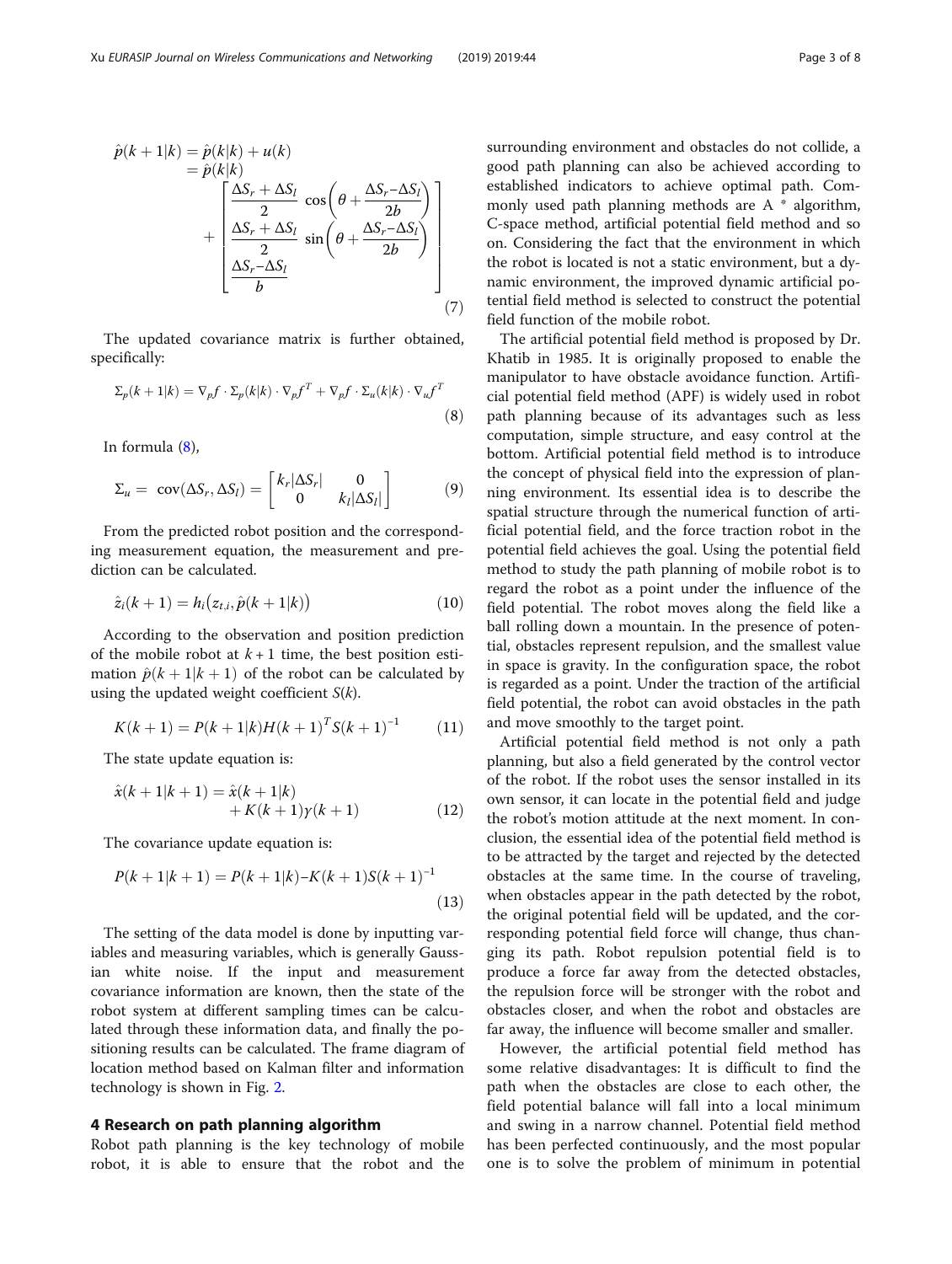<span id="page-3-0"></span>

field method. At present, many methods of jumping out of local minimum have been developed, such as wall-walking, escape, simulated annealing, and other methods that are more effective.

Figure 3 is the velocity decomposition of the robot in the gravitational field and its motion state. Let the robot speed and the target point speed at t moment be  $V_n V_q$ respectively. After decomposing the robot speed, one of them is the velocity vector relative to the target point and the other is the same as the velocity direction of the target point. The formula is as follows:

$$
V_{rg} = V_r - V_g \tag{14}
$$

$$
\phi_1 = \angle V_r - \angle V_g \tag{15}
$$

The formula of the gravitational field function can be obtained as follows:

$$
U_{\text{attv}} = \frac{K_{\text{attv}} \left( V_r - V_g \right)^2}{2} \tag{16}
$$

Pair formula (16) calculates negative gradient:

$$
F_{\text{attv}} = -\nabla U_{\text{attv}} = K_{\text{attv}} \left( V_r - V_g \right) \tag{17}
$$

$$
F_{att} = F_{attv} + F_{attp} \tag{18}
$$

Then, can calculate:

$$
F_{\text{attv}} = K_{\text{attv}} \left[ \left( V_r - V_g \right) \cos \phi_1 x + \left( V_r + V_g \right) \sin \phi_1 y \right]
$$
\n(19)

In the gravitational field, the direction of the robot pointing at the target position is the direction of the position gravitational force  $F_{attp}$ , whose magnitude is proportional to the distance relative to the target position. Correspondingly, the direction of velocity gravity  $F_{\text{attv}}$  is relative to the direction of motion of the robot. It can keep the speed of the robot and the target the same. When the relative speed is zero gravity, it will return to zero.

The repulsive field model based on the repulsive velocity function is further introduced. The motion state of the robot in the repulsive field is shown in Fig. 3. Let the velocity relative to the obstacle of the robot be  $V_{op}$ , the velocity vector of the obstacle be  $V_{obs}$ , the velocity

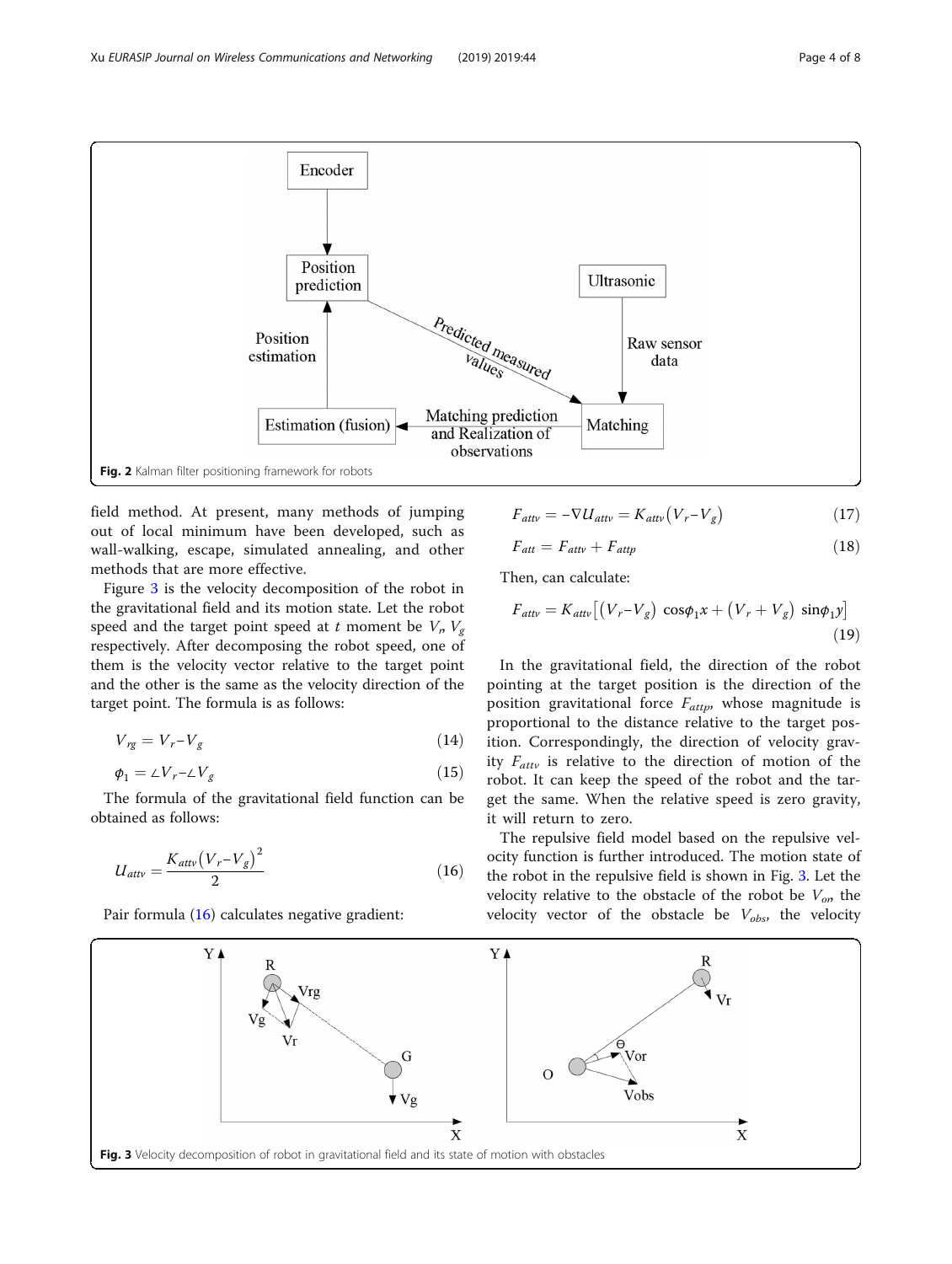

repulsion coefficient be  $K_{revv}$ , the position vector of the robot relative to the obstacle and the angle between the velocity vector and the velocity vector be  $\theta$ , and the angle between  $V_{or}$  and the x axis be  $\phi_2$ . The expression formula of repulsive potential field function is as follows:

$$
U_{repv} = K_{repv} || V_{obs} - V_r || \sin \theta = K_{repv} V_{or} \sin \theta \qquad (20)
$$

To build the coordinate system, as shown in Fig. 4, the robot coordinates are XC relative to the obstacle, thus the repulsion field function formula of the obstacle can be obtained:

$$
U_{repv} = K_{repv} V_{or} \sin \theta = K_{repv} V_{or} \frac{Y_{o}r}{\sqrt{X_{or}^{2} + Y_{or}^{2}}}
$$
 (21)

The formula of velocity repulsion function can be obtained by calculating the position of velocity repulsion field:

$$
F_{repv} = \frac{K_{repv}V_{or}}{\sqrt{X_{or}^2 + Y_{or}^2}} (-\sin\theta \cos\phi_2 x + \cos\theta \sin\phi_2 y)
$$
\n(22)

If the robot is not in the scope of the repulsive force field, the motion of the robot will not be affected by the

Table 1 Robot performance parameter list

obstacle when the distance between the robot and the obstacle is very long, so the repulsive force of the robot is 0. On the other hand, if  $\cos\theta < 0$ , then the robot is moving away from the obstacles, repulsion will gradually reduce to 0, which is also considered to be the relative speed of the repulsion of 0. So, there are:

$$
F_{repv} = \begin{cases} \frac{K_{repv}V_{or}}{\sqrt{X_{or}^2 + Y_{or}^2}} (-\sin\theta\cos\phi_2 x + \cos\theta\sin\phi_2 y), \theta \in \left(-\frac{\pi}{2}, \frac{\pi}{2}\right), d_{or} \le d_o\\ \end{cases}
$$
\n
$$
(23)
$$

#### 5 Result analysis and discussion

In order to verify the path planning technology of multi-sensor information fusion based on Kalman filter, the tracked intelligent mobile robot is applied to the research. This type of mobile robot adopts DC servo control with high motion precision and high load capacity. The assembled sensors include ultrasonic, visual, and compass sensors. It can use notebook computer or PCI motion controller. It has the characteristics of high intelligence and multi-module. The performance parameters of the mobile robot are shown in Table 1:

The mobile robot adopts modular design, so it can formulate and implement its own tasks according to different needs of users. Because of the open design, it is highly scalable, and users can directly manipulate and analyze the bottom layer of the control system of the mobile robot. In addition, the mobile robot has a wealth of supporting software, including communication software modules, image acquisition, and processing toolkits, and is also compatible with third-party software systems.

In this experiment, the length and width of the test site are 4.5 m and 3.5 m respectively. Wood blocks and tables and chairs are used as obstacles for the test. Because of the limited experimental environment, static obstacles are only used for verification. In actual environment, the obstacle avoidance control structure diagram of robot is shown in Fig. [5](#page-5-0). All the algorithms are downloaded to the control computer and communicated

| Number         | Parameter class                    | Technical parameter                                            | Number | Parameter class              | Technical parameter |
|----------------|------------------------------------|----------------------------------------------------------------|--------|------------------------------|---------------------|
|                | Size                               | $1 \times D \times H$ : 900 mm $\times$ 600 mm $\times$ 420 mm | 9      | Maximum climbing height      | 100 mm              |
| 2              | Material science                   | Aluminum alloy                                                 | 10     | Maximum cross-country height | 350 mm              |
| 3              | Weight                             | 100 kg                                                         | 11     | Maximum climbing slope       | $30^\circ$          |
| $\overline{4}$ | Chassis height                     | 55 mm                                                          | 12     | Battery capacity             | 24 V 48 Ah          |
| 5              | Deceleration ratio                 | 1:32                                                           | 13     | Charging time                | 10h                 |
| 6              | Allowable minimum<br>advance speed | $10 \text{ mm/s}$                                              | 14     | Operating system             | Windows2000         |
|                | Effective load                     | 30 kg                                                          | 15     | Development tool             | $VC++$              |
| 8              | Maximum pull                       | 50 kg                                                          | 16     | In-place gyration radius     | 300 mm              |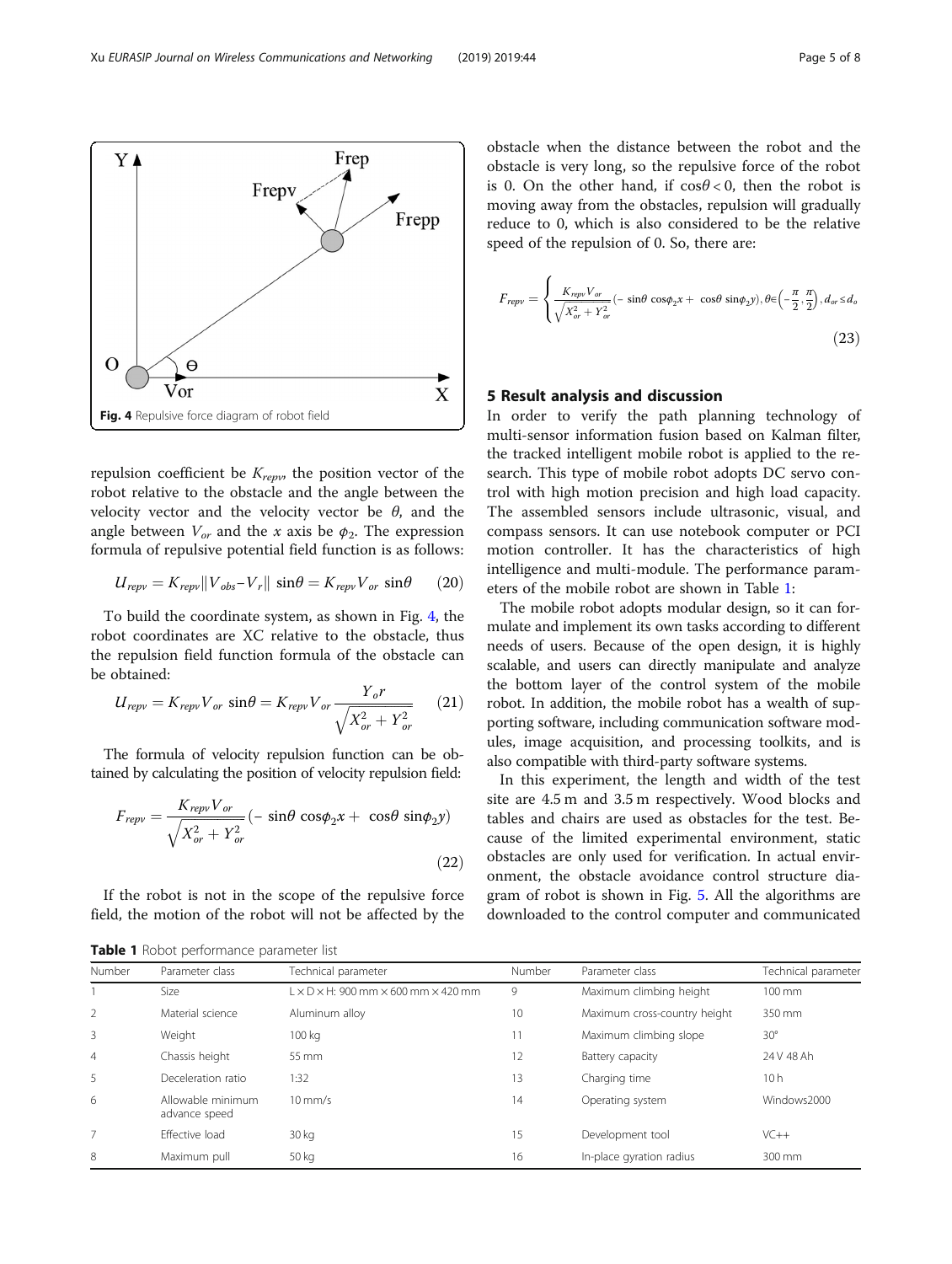<span id="page-5-0"></span>

via wireless network card and wireless router. The protocol is 54 M broadband shift and 202.22 g wireless communication protocol. The feedback information of ultrasonic sensor is the input through RS232 serial port, and the information received by robot is the output by pulse through motion controller. Finally, the speed of robot is controlled by DC servo driver.

Set the initial position of the robot to be (0, 0), the target position to be (400, 70), the initial speed of the robot to be set to 0 m/s, and the initial attitude angle to be 0 rad. Due to the limited space in the experimental site, the maximum speed of the robot is limited to 0.1 m/s in

order to avoid too fast and not easy to operate. The position change curve of the robot is shown in Fig. 6.

The velocity and attitude angle curves of the robot are shown in Fig. [7](#page-6-0).

When the robot detects indoor obstacles, it will take the initiative to avoid obstacles. When the robot runs within the repulsive force range of the obstacle, the robot can detect the obstacle in the laboratory through the sensor. The robot uses the path planning algorithm to calculate the potential force and bypass the obstacle and redesigns a more reasonable optimal path. Even if the robot is in a relatively complex environment, the

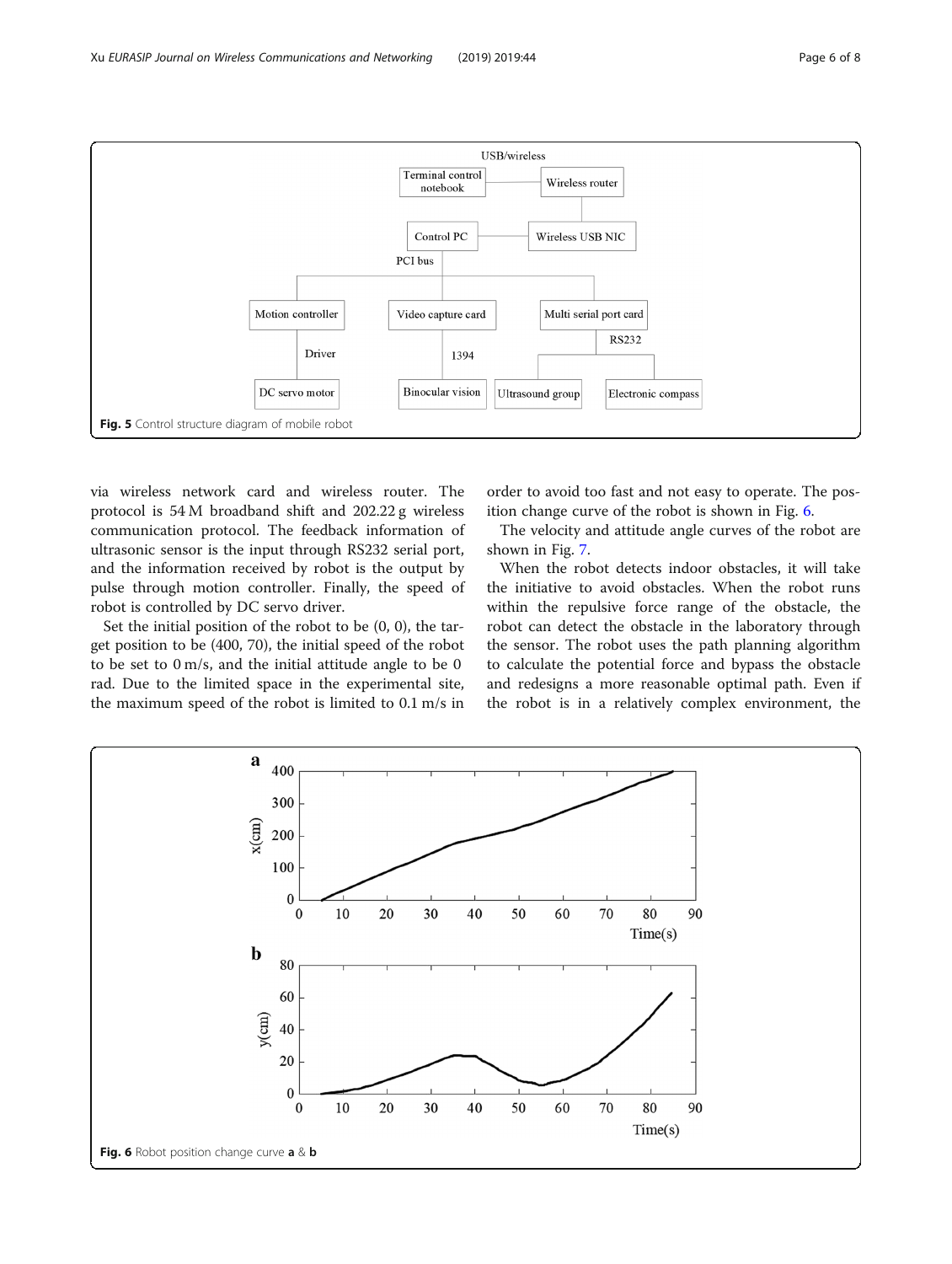<span id="page-6-0"></span>

robot can improve the potential field function, so as to calculate the resultant force and through the narrow space, will not fall into the local minimum, and eventually successfully reach the set goal point. This proves that the improved artificial potential field method has a good application effect and can realize the intelligent path planning of mobile robot.

#### 6 Conclusion

The development of mobile robot technology shows the scientific and technological levels of a country to a certain extent. Although the research of mobile robot in China has made a lot of achievements in recent years, there are still many technical problems. Aiming at the problems of traditional path planning methods for mobile robots, Kalman filter is used to fuse data and realize localization, which makes it possible for mobile robots to use this localization method to obtain higher localization accuracy. In order to better realize the path planning of mobile robot, the traditional artificial potential field method is introduced, and an improved dynamic artificial potential field method is proposed to overcome the shortcomings of the traditional artificial field potential method. In order to verify the proposed algorithm, the path planning effect of tracked mobile robot in static complex environment is tested by simulating in the laboratory of  $4.5 \text{ m} \times 3.5 \text{ m}$ . The simulation results show that the improved path planning algorithm can make the mobile robot avoid obstacles smoothly in complex and narrow space and realize the optimal path planning to achieve the set goal. Due to the limited experimental environment,

the simulation experiment is only a simulation experiment in a complex static environment. There is no application research in an unknown complex dynamic environment, and further research is needed.

#### Funding

No.

#### Availability of data and materials

Data sharing not applicable to this article as no datasets were generated or analysed during the current study.

#### Author's contributions

RX has made a lot of contributions to path planning of mobile robot based on multi-sensor information fusion, and I also handled the sorting of the article. The author read and approved the final manuscript.

#### Competing interests

The author declares that she has no competing interests.

#### Publisher's Note

Springer Nature remains neutral with regard to jurisdictional claims in published maps and institutional affiliations.

#### Received: 6 December 2018 Accepted: 11 January 2019 Published online: 21 February 2019

#### References

- Z.X. Liu, C.X. Xie, M. Xie, et al., Mobile robot positioning method based on multi-sensor information fusion laser SLAM. Clust. Comput. 84, 1–7 (2018)
- 2. Á. Odry, R. Fullér, I.J. Rudas, et al., Kalman filter for mobile-robot attitude estimation: novel optimized and adaptive solutions. Mech. Syst. Sig. Process 110(C), 569–589 (2018)
- 3. Q. Qian, J. Wu, Z. Wang, A novel configuration of two-wheeled selfbalancing robot. Tehnicki Vjesnik 24(2), 459–464 (2017)
- 4. J. Yuan, J. Zhang, S. Ding, et al., Cooperative localization for disconnected sensor networks and a mobile robot in friendly environments. Inf. Fusion 37(C), 22–36 (2017)